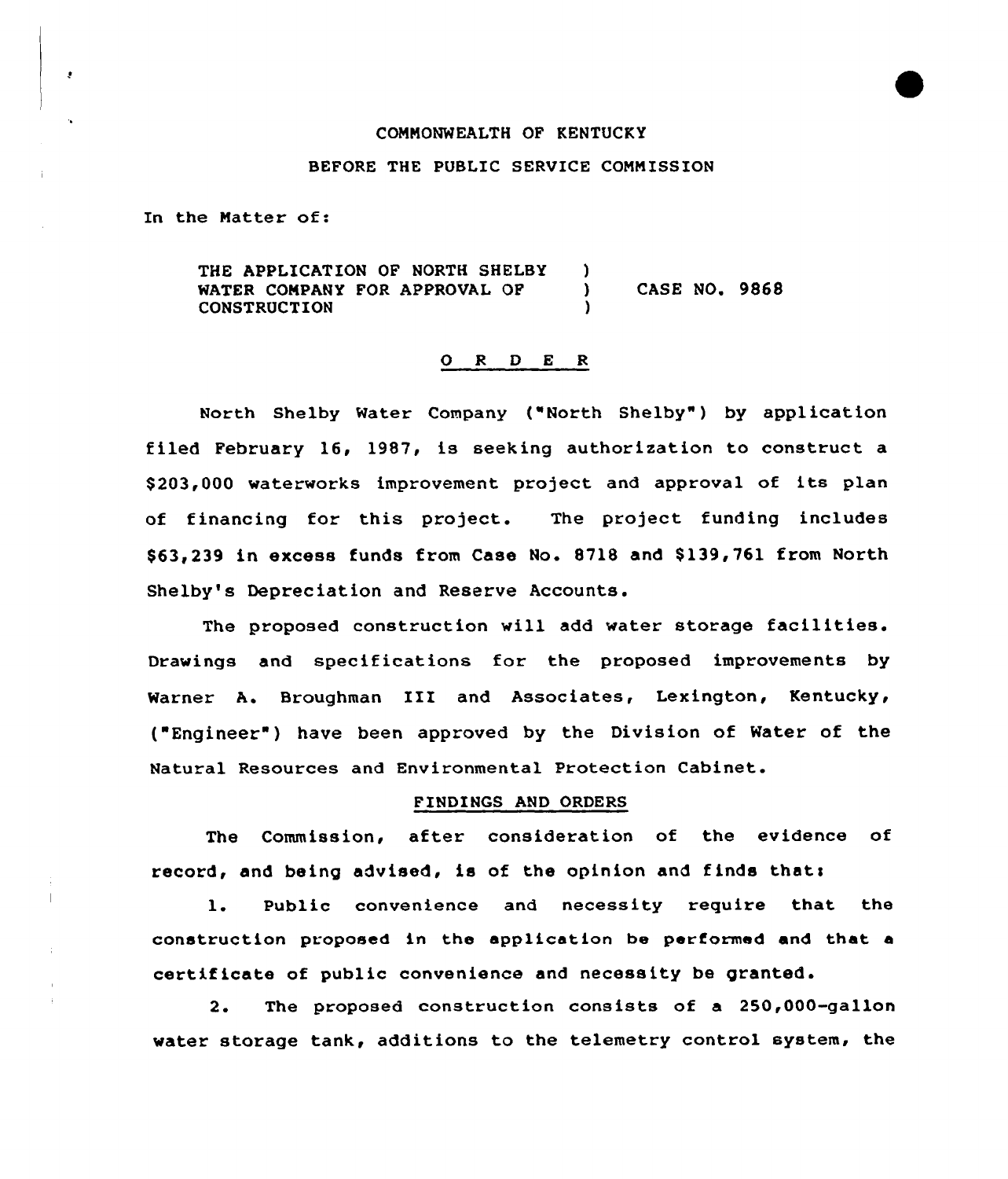installation of an altitude valve and related appurtenances. The low bids totaled \$149,993 which will require about \$203,000 after allowances are made for fees, contingencies, and other indirect costs.

3. Any deviations from the construction herein approved which could adversely affect service to any customer should be done only with the prior approval of the Commission.

4. North Shelby should furnish duly verified documentation of the total cost of this pro)ect including the cost of construction and all other capitalized costs (engineering, legal, administrative, etc.) within <sup>60</sup> days of the date that construction is substantially completed. Said construction costs should be classified into appropriate plant accounts in accordance vith the Uniform System of Accounts for Water Utilities prescribed by the Commission.

5. North Shelby's contract with its Engineer should require the provision of full-time resident inspection under the general supervision of a professional engineer with <sup>a</sup> Kentucky registration in civil or mechanical engineering, to ensure that the construction vork is done in accordance with the contract drawings and specifications and in conformance with the best practices of the construction trades involved in the project.

6. North Shelby should require the Engineer to furnish a copy of the "as-built" drawings and <sup>a</sup> signed statement that the construction has been satisfactorily completed in accordance with the contract plans and specifications within 60 days of the date of substantial completion of this construction.

$$
-2-
$$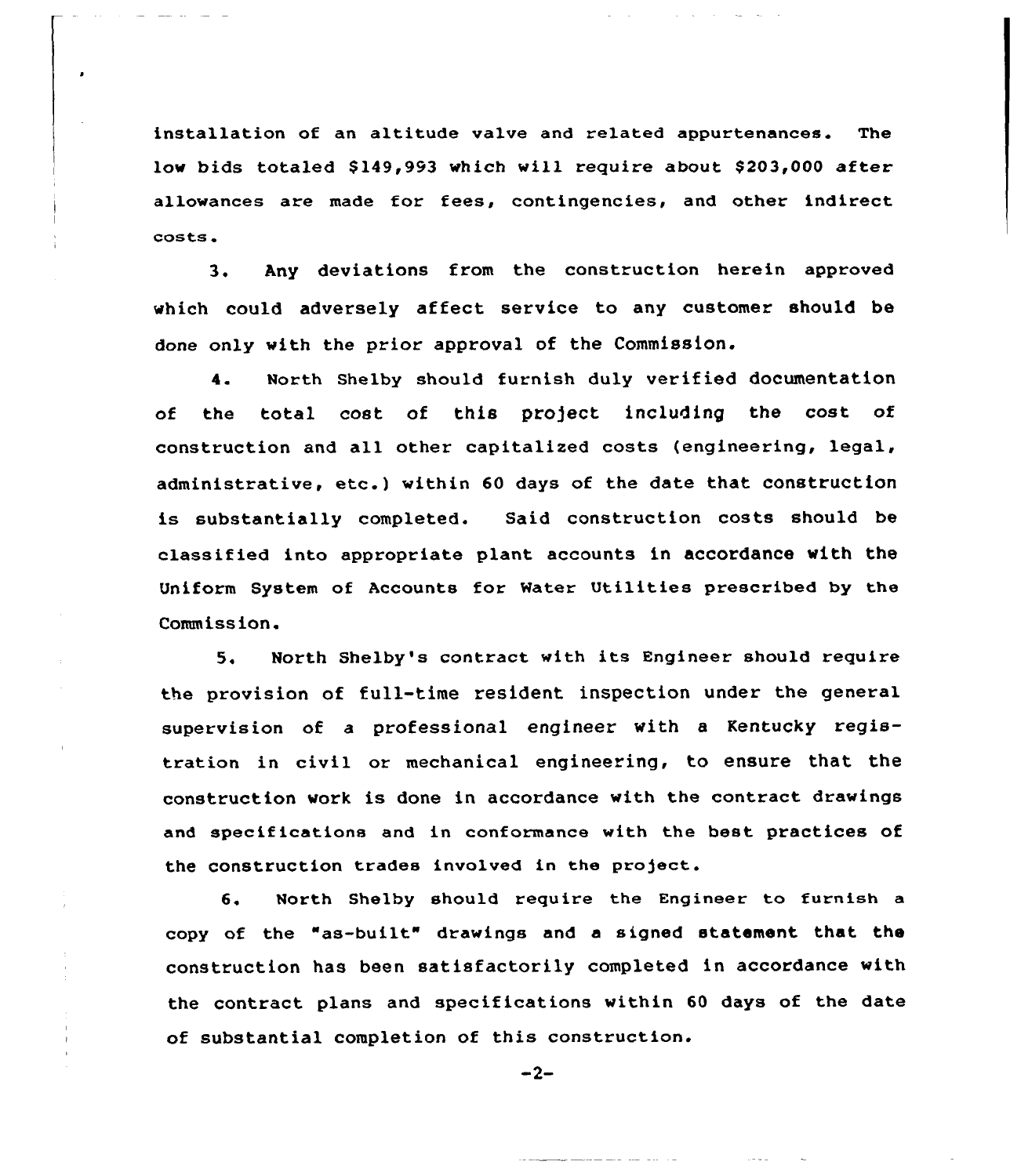7. The financing plan proposed by North Shelby is for the lawful objects within the corporate purpose of its utility operations, is necessary and appropriate for and consistent with the proper performance of its service to the public and will not impair its ability to perform that service and should, therefore, be approved.

8. The financing secured by North Shelby for this project will be needed to pay for the work herein approved. North Shelby's financing plan should, therefore, be approved.

IT IS THEREFORE ORDERED that:

1. North Shelby be and it hereby is granted a certificate of public convenience and necessity to proceed with the proposed construction project as set forth in the drawings and specifications of record herein.

2. North Shelby's financing plan consisting of \$63,239 in excess funds from Case No. 8718 and \$139,761 from North Shelby's Depreciation and Reserve Accounts be and it hereby is approved.

3. North Shelby shall comply with all matters set out in Findings 3 through 6 as if the same were individually so ordered.

Nothing contained herein shall be deemed a warranty of the Commonwealth of Kentucky, or any agency thereof, of the financing herein authorized.